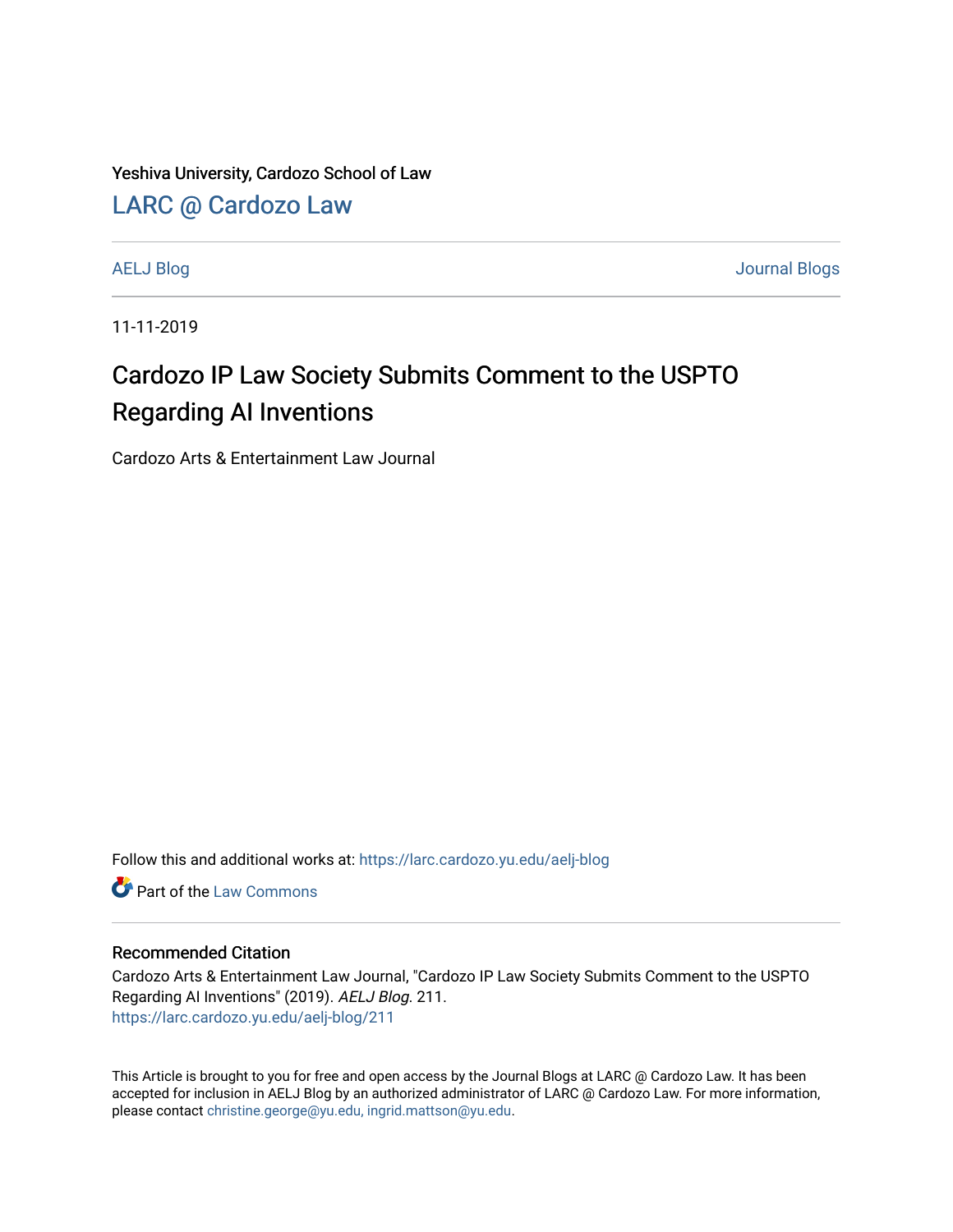# **Cardozo IP Law Society Submits Comment to the USPTO Regarding AI Inventions**

### BY [ONLINE EDITOR/](https://cardozoaelj.com/author/online-editor/) ON NOVEMBER 11, 2019

Students from Benjamin N. Cardozo School of Law's Intellectual Property Law Society (IPLS) held a presentation on Artificial Intelligence (AI) Inventions and Patenting on October 28th for the purpose of collecting students' thoughts on the regulation of AI inventions. Members of IPLS discussed AI inventions, shared examples of modern AI inventors and methods, and looked over the issues presented in the USPTO's Request For Comment (RFC). The primary goal of the event was to write a comment that suggests policies that facilitate innovation, provide a practical standard, and prevent potential abuse. The following is the comment that was drafted by the Cardozo IP Law Society (specifically Joshua G. Weisenfeld, Kyle Bersani, Daniel Jones, James Raleigh, and Brian Massey) and submitted to the USPTO on November 8, 2019.

#### **AI inventions should be patentable**

Inventions that are created with contributions from AI should be patentable. With increasing likelihood that AI inventions will be prevalent in modern society, the need for patent law to regulate intellectual property rights is fundamental to the proper structuring of the law surrounding AI. If these types of inventions are rendered unpatentable in the United States, while patent protections are potentially being afforded in other countries, U.S. innovation will be structurally disadvantaged on the global stage. Having the ability to patent AI inventions in other countries, but not the U.S. will deprive the U.S. government of regulatory authority over the enforcement of patents. AI inventions offer the potential of enhancing the rate of innovation in a number of industries. If the U.S. does not encourage this method of innovation and other countries do, U.S. industries will fall behind their foreign competitors in both their respective industries and AI, due to a lack of incentives from patent protections to develop AI.

#### **AI systems should not be granted inventorship status**

At this time, we strongly recommend not granting inventorship status to AI systems. Granting inventorship to an AI would be an embodiment of the grant of property rights, and under American jurisprudence, an AI is not recognized as a potential property holder. Therefore, granting inventorship status to AI is incompatible with notions of independent and sovereign ownership rights, and to deem an AI an inventor would require the implementation of laws better left to the legislature.

As Stephen Hawking said, "[s]uccess in creating AI would be the biggest event in human history. Unfortunately, it might also be the last, unless we learn how to avoid the risks."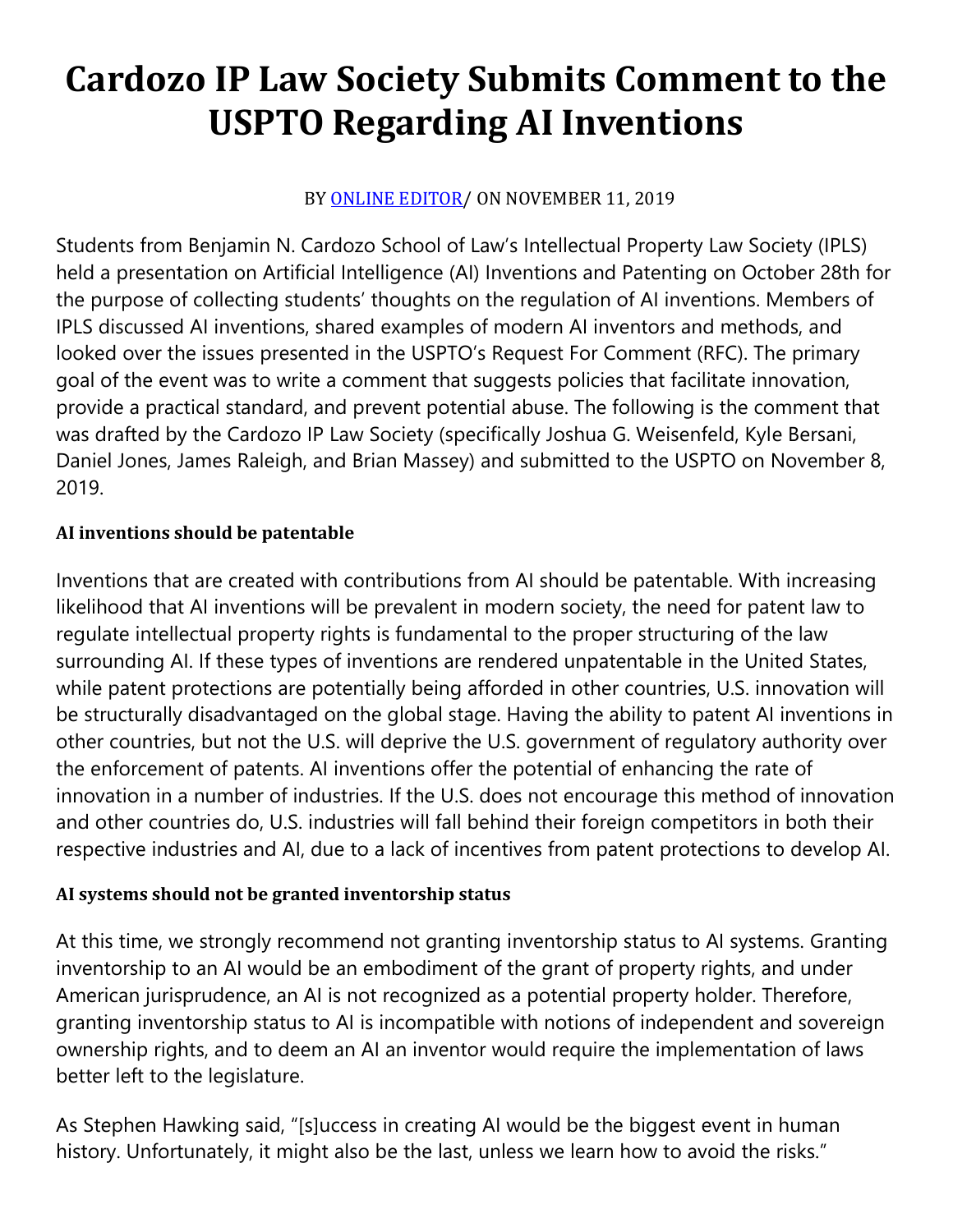Granting an AI inventorship status would contribute to the perceived risks Dr. Hawking is concerned with. USPTO guidelines should clarify that AI is a tool of the human/corporate operator, rather than an inventor. AI is not a recognizable owner of property, and by extension, AI should not be a recognizable owner of intellectual property. Rather, the natural persons who own and operate the AI that contributed to the invention should be recognized as inventors instead of the AI. By granting inventorship to the owner of the AI, innovation of AI technology will be encouraged and AI operations independent of human guidance will be discouraged.

The most significant consideration undertaken when addressing inventorship status is who contributed to the claimed invention's conception. MPEP § 2137.01. This presents an issue when an AI participates significantly in the conception of an invention. Dabus is an example of an AI that can originate new ideas without any clear objectives. Dabus' creator insists that he takes no part in the conception of the invention and has no knowledge of the fields in which Dabus has invented. Therefore, he argues, Dabus is the sole and rightful owner of the potential patents which are created. As the USPTO is aware, an individual who contributed to the conception of an invention cannot renounce inventorship status, as the removal of inventorship status would deem the inventorship incorrect. MPEP § 2137.01. In the case of Dabus and other artificially intelligent inventors, the default inventorship status should fall back to the natural person who owns and operates the AI, as is consistent with the view of AI as a tool rather than an inventor.

Moreover, a patent right is an exclusionary right that can be enforced by the patent holder against other parties. For this right to be executed, there is an assumption that litigation could ensue as a result. Under current American jurisprudence, an AI does not have standing to sue. If an AI was granted patent inventorship status there is no reason that they could not also be considered the owner of the patent under proper circumstances. Since AI systems do not have standing, they would have no formative method of enforcing their exclusionary right that was granted to them by patent ownership. Thus, the grant of inventorship status to an AI would prove to be devoid of value.

#### **When to grant natural persons inventorship for AI inventions**

If the work of a natural person contributes to the claims of the patent application, that person should be listed as an inventor. MPEP § 2137.01. Individuals in a number of roles participate in the development of an AI invention. Developers, system operators, data providers, and trainers among others may be involved, even if they are not in roles associated with inventorship in fields outside of AI. With the use of AI as an inventive tool, many aspects of conception will be delegated to AI. Even under these circumstances, the input of human inventors will be significant. A natural person may contribute by:

• setting the parameters for the AI;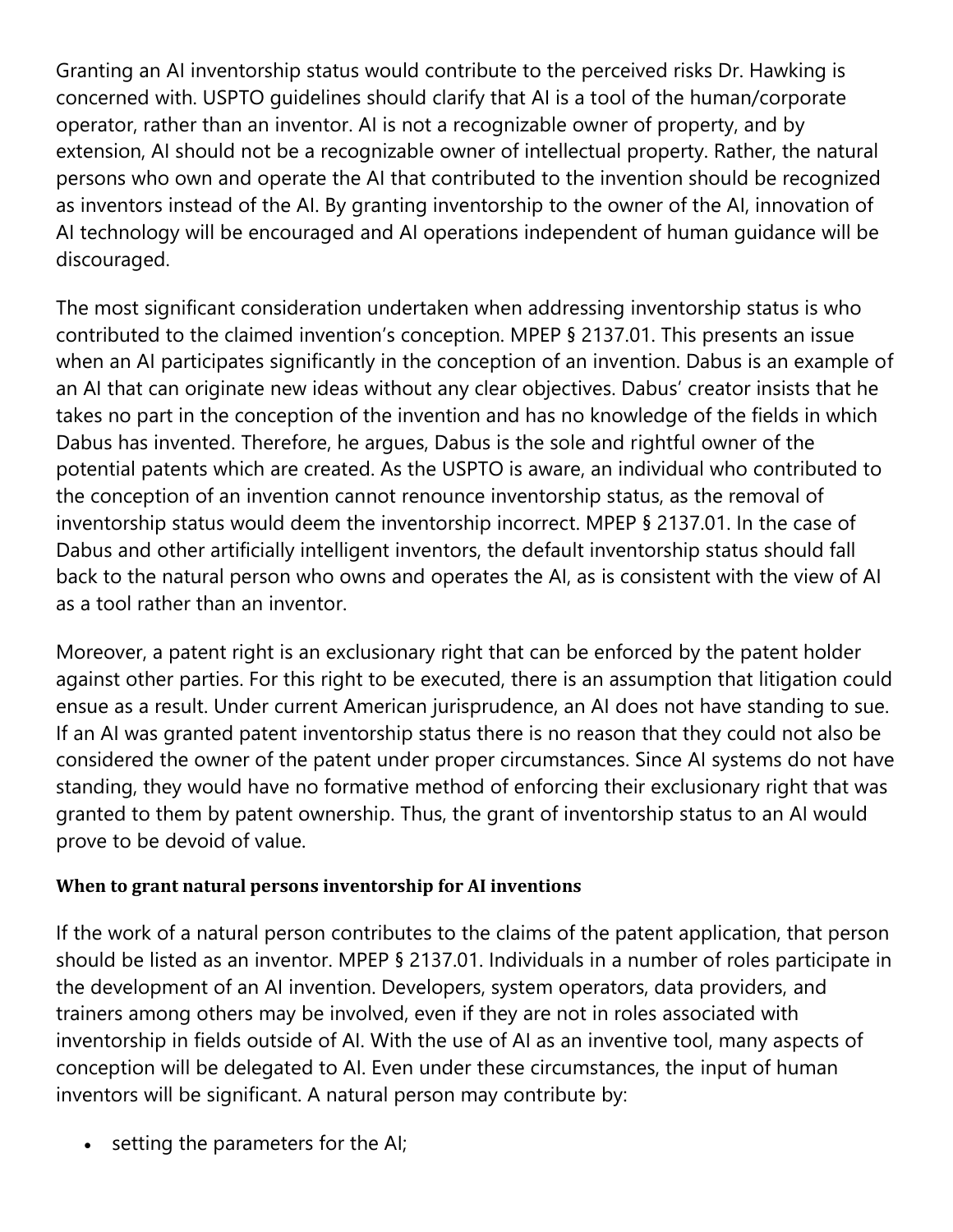- conceiving of the idea that the AI executes;
- owning or developing the AI;
- training the AI which produces the invention; or
- providing training data.

Setting the parameters for AI is crucial to ensuring the development of usable inventions. Parameters too broadly set will likely lead to the AI inventing a large number of products of a lower quality; too narrow and the AI will be restricted in its ability to innovate. Because of the possible deleterious effects of mishandling the parameterization of AI, it is reasonable to consider the person(s) who set parameters as inventors of an AI invention.

For many AI inventions, the AI requires a natural person to initiate the inventing process. Therefore, inventorship should also be granted to individuals who conceive of the core ideas that substantially contribute to the AI invention.

Owners or developers of AI significantly contribute to the development of AI inventions, even if they did not task the AI with inventing a specific invention. It is possible that the AI developer and the AI itself are the only parties who contributed to an invention. Under these circumstances, the sole inventorship should be assigned to the owner or developer of the AI.

Training an AI is another important step in the process of developing AI inventions. Training entails "teaching" AI whether an output has utility and how to better develop future iterations. This contribution should confer the status of inventorship upon the person who provides substantial data for training or substantially trains the AI.

However, there are natural persons who play a role in the creation of AI inventions whose contributions are not substantial and should not be granted inventorship status. Where the AI resides physically or where its invention generating process runs is immaterial to inventorship status. When datasets are generated from crowdsourced techniques, the contributions of members of the crowd are not sufficient to grant inventorship status.

Further, if a company wants to license out its AI to a second company and that second company wants to be the sole owner of the resulting invention, this can be achieved through assignments and contract law. No further change in inventorship regulation would be necessary. This method of contracting out inventorship further facilitates the improvement of AI, the quality of AI inventions, investment in AI, and the industries utilizing AI.

#### **Special considerations for AI inventions**

Without effective procedural rules to govern AI inventions, there is potential for abuse, particularly with regard to mass-produced art by AI. Already, some companies, such as Cloem, have been using AI to generate patents in an attempt to prevent adjacent patent claims. It is foreseeable that a company could use this technique to generate massive amounts of prior art for the express purpose of rendering potential future inventions unpatentable. When